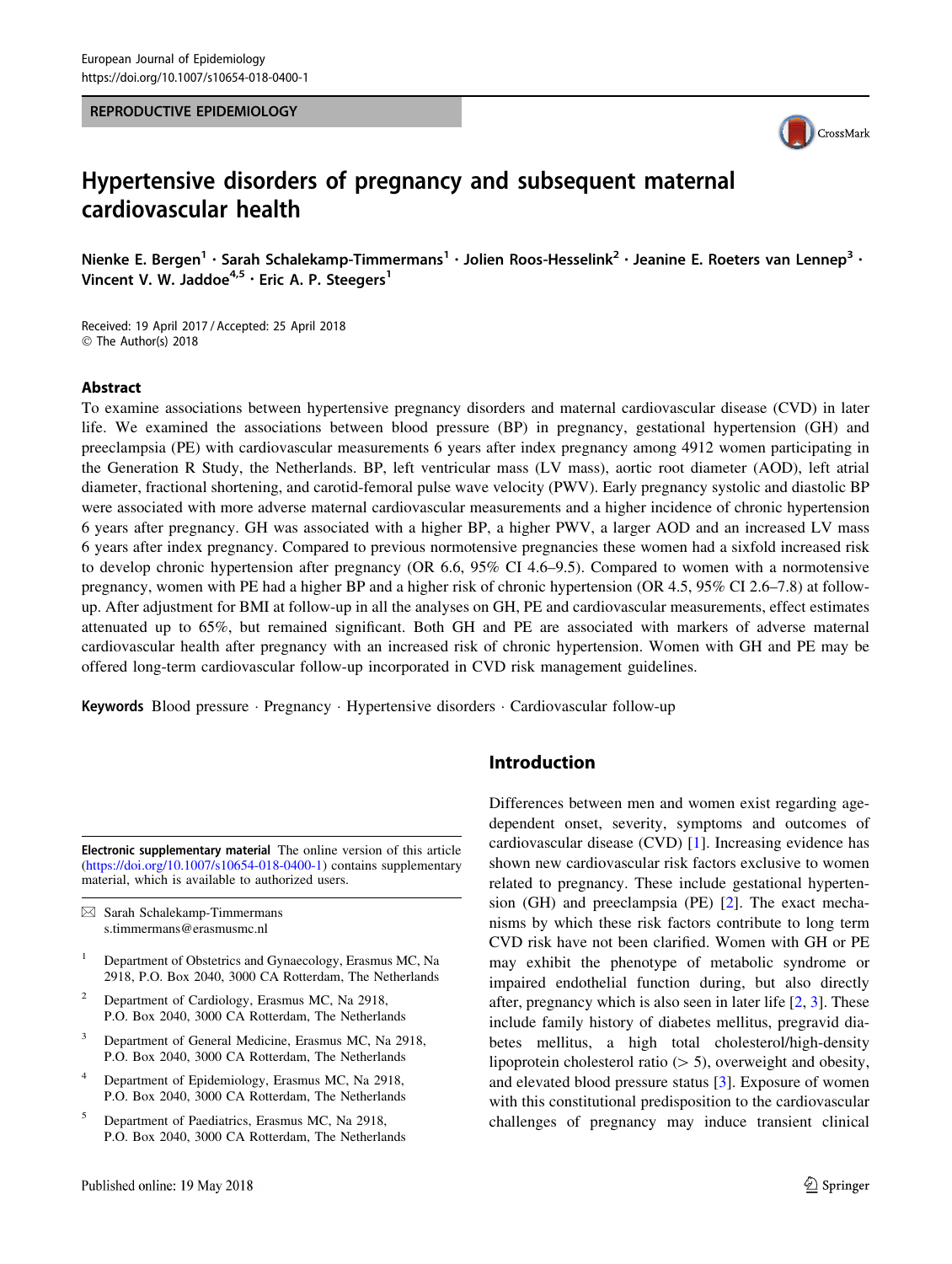disease that subsides after pregnancy (GH or PE) but is likely to re-emerge later in life as CVD [\[4](#page-8-0), [5](#page-8-0)]. On the other hand it is also plausible that products of the dysfunctional placenta in hypertensive pregnancy disorders permanently compromise maternal cardiovasculature with long-lasting effects on cardiovascular health [[6,](#page-8-0) [7](#page-8-0)]. In this respect pathophysiological studies may help to identify individuals after pregnancy with subclinical CVD as they might compose a target population for possible interventions before clinical signs and symptoms are evident. The aim of this study was to assess associations of maternal gestational blood pressure (BP) and hypertensive pregnancy disorders with cardiovascular outcomes 6 years after delivery.

# Methods

This study is embedded in the Generation R Study, a population-based cohort study [\[8](#page-8-0)]. The study protocol conforms to the ethical guidelines of the 1964 Declaration of Helsinki and its later amendments. The Medical Ethical Committee of the Erasmus Medical Centre Rotterdam approved the study and written consent was obtained from all participants. 5439 women with live born infants provided consent for postnatal analysis. We excluded women with missing or incomplete information on hypertensive pregnancy disorders  $(n = 110)$  or with known chronic hypertension before initial enrolment during pregnancy  $(n = 90)$ . Also, women with cardiac abnormalities  $(n = 21)$ , twin pregnancies  $(n = 34)$  and women being pregnant during their follow-up visit at the research centre  $(n = 257)$  or with missing data on medication use at follow-up  $(n = 15)$  were excluded, leaving 4912 participants for the analyses (Supplementary Information S1).

BP was measured in early pregnancy (median 13.2 weeks gestation, 90% range [10.6–16.9]), mid-pregnancy (median 20.5 weeks gestation, 90% range [19.1–22.4]) and late pregnancy (median 30.2 weeks gestation, 90% range [29.1–31.9]) and 6 years after delivery (90% range 5.7–7.2 years) with a validated automated digital oscillometric sphygmomanometer (OMRON Healthcare Europe B.V., Hoofddorp, the Netherlands) [\[9](#page-8-0)]. BP was measured in a research setting by trained research assistants wearing normal clothing (no white coats). Subsequently, mean arterial pressure (MAP) was derived. The presence of doctor diagnosed GH or PE was retrieved from hospital charts and was determined on the basis of the former 2001 criteria described by the International Society for the Study of Hypertension in Pregnancy [[10,](#page-8-0) [11](#page-8-0)]. Information on chronic hypertension before onset of pregnancy was obtained through a questionnaire during pregnancy which was cross-checked with information from the original medical records and the Dutch obstetric

database. Chronic hypertension at follow-up 6 years after pregnancy was defined as women using anti-hypertensive medication and/or having, in two subsequent readings, but at one single visit, a systolic BP above 140 mmHg or a diastolic BP above 90 mmHg. The value of two BP readings over a 5 min interval were documented for each participant. If women were having a systolic  $BP > 140$  mmHg or diastolic  $BP > 90$  mmHg in the first reading and also had a systolic  $BP > 140$  mmHg or diastolic  $BP > 90$  mmHg in the second reading we included them in the hypertension group. We are aware that international guidelines recommend ambulatory BP monitoring to define or confirm clinical diagnosis of hypertension. However ambulatory BP monitoring was not available. Instead we also performed a sensitivity analyses in which we labelled women as chronic hypertensive, only if they used BP medication at follow-up.

Data on cardiovascular outcomes were collected 6 years after index pregnancy at our research centre (range 4.9–7.0 years). Two-dimensional M-mode echocardiographic measurements were performed using the ATL-Philips Model HDI 5000 (Seattle, WA, USA) or the Logiq E9 (GE Medical Systems, Wauwatosa, WI, USA) devices. Aortic root diameter (AOD[sinus of Valsalva]) and fractional shortening (FS) were measured. Left ventricular mass (LV mass) was computed according to Devereux et al. [\[12](#page-8-0)]. Arterial stiffness was assessed by carotidfemoral pulse wave velocity (PWV) using an automatic non-invasive, validated device (Complior®; Artech Medical, Pantin, France). The distance between the recording sites at the carotid (proximal) and femoral (distal) artery was measured.

During pregnancy maternal height (cm) and weight (kg) were measured and body mass index  $(BMI)$  (kg/m<sup>2</sup>) was calculated. Identical measurements were obtained 6 years after index pregnancy. Pre-pregnancy BMI was established at enrolment through a questionnaire. Pre-pregnancy weight was highly correlated with the measured early pregnancy weight.

Information on maternal age, educational level, ethnicity, gravidity, self-reported pre-pregnancy weight, folic acid supplementation, smoking, pre-pregnancy history of chronic hypertension was available from questionnaires administered during index pregnancy. Information about gestational age at birth, birth weight and placental weight was obtained from medical records. Six years after index pregnancy we obtained information on subsequent pregnancies in between the index pregnancy and follow-up, anti-hypertensive medication use and educational level through questionnaires. Regarding anti-hypertensive medication use at follow-up, information on ATC-codes was not available.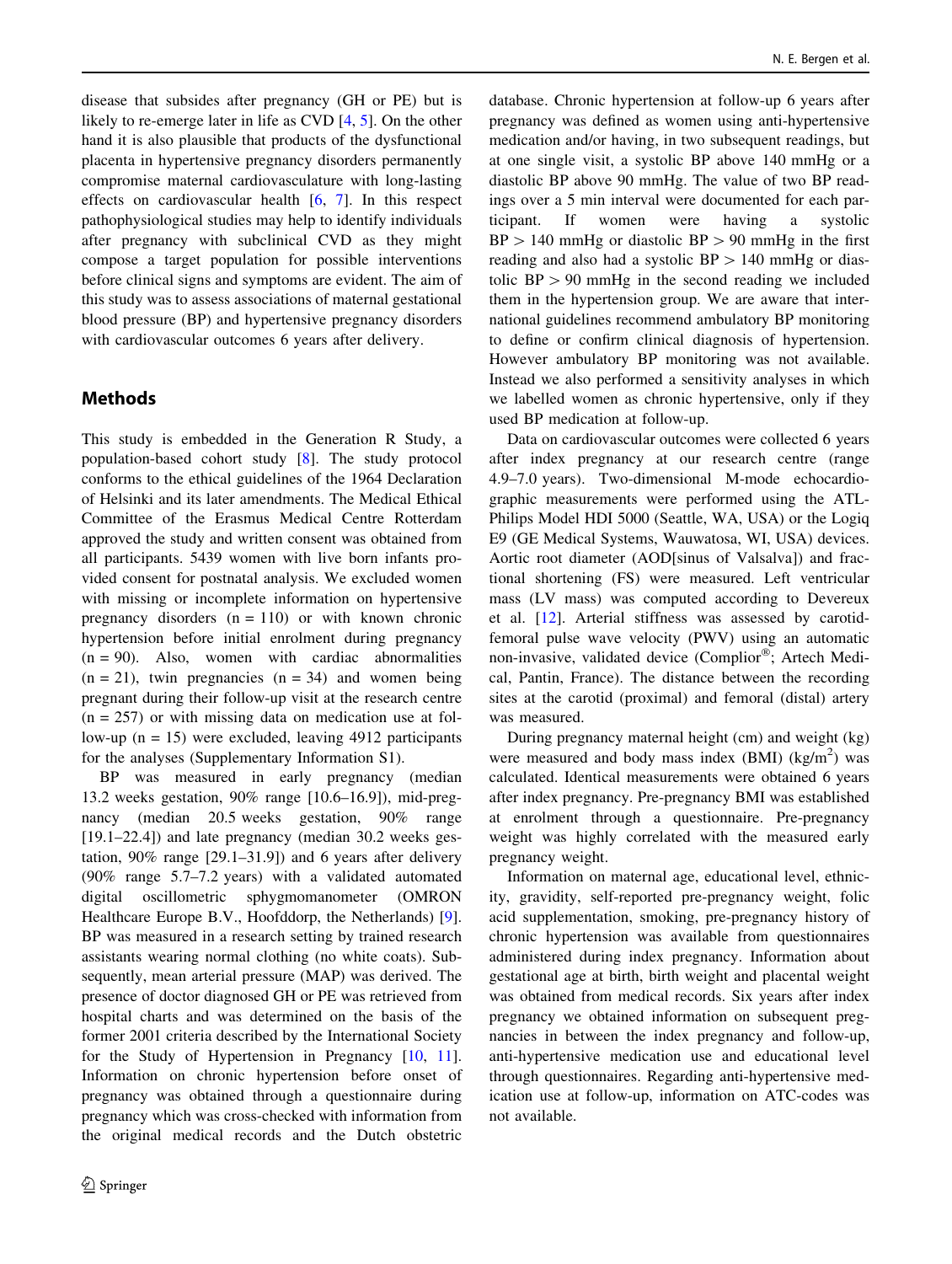#### Statistical analysis

First, we performed a non-response analysis (Supplementary Information S2). Second, missing values were imputed using the multiple imputations procedure with five imputations and these datasets were analysed together. Third, differences in maternal characteristics were compared between women with hypertensive pregnancy disorders and those with normotensive pregnancies using Student's t test, Mann–Whitney U test and Chi square test. Fourth, we used regression models to explore the combined effects of maternal BP in early and late pregnancy on vascular and cardiac outcomes, and chronic hypertension. In these analyses we divided maternal BP in early and late pregnancy into equal tertiles. We also performed conditional regression analyses to identify the independent associations of early, mid- and late pregnancy maternal BP, taking into account for their correlations, with vascular and cardiac outcomes and chronic hypertension. We constructed new systolic and diastolic BP variables, which are statistically independent from each other, by using standardized residuals obtained from linear regression models of maternal systolic and diastolic BP regressed on prior corresponding BP measurements (see for more details Supplementary Information S3) [[13](#page-8-0)]. Fifth, using linear regression models, associations between women with GH or PE and women with a normotensive pregnancy and vascular and cardiac outcomes were assessed. These included; (1) basic model, adjusted for maternal age and visit interval; (2) confounder model, which in addition to model (1) included ethnicity, educational level, smoking, gravidity at follow-up, child's sex; (3) BMI model, which included BMI at follow-up in addition to model (2). In the BMI model we observed whether changes in the effect estimates occurred after additional adjustment for BMI at follow-up. The difference between the effect estimates from model (2) and the effect estimates after adjustment for BMI was expressed as percentage change. The percentage change was calculated by the formula:  $100 \times$  (effect esti $mate<sub>BMI</sub>$  - effect estimate<sub>confounder</sub>)/(effect estimate<sub>con-</sub>  $f_{\text{counter}} - 1$ ). A 95% confidence interval for the percentage change of the effect estimate was calculated using a bootstrap method with 1000 resamplings [\[14](#page-8-0), [15\]](#page-8-0). Using a similar approach multiple logistic regression models were used to examine the associations between hypertensive pregnancy disorders and normotensive pregnancies, and chronic hypertension at follow-up. Lastly, we carried out a sensitivity analysis by repeating the logistic regression analysis and defining chronic hypertension only on the basis of anti-hypertensive medication use at follow-up. Statistical analyses were performed using the Statistical Package for the Social Sciences version 21.0 for Windows (SPSS Inc, Chicago, IL, USA) and with R version 3.0.0 (libraries rmeta and metafor; The R foundation for Statistical Computing).

# Results

Table [1](#page-3-0) shows maternal characteristics during index pregnancy and at follow-up. Women with a hypertensive pregnancy disorder had a higher BMI before and after the index pregnancy. They were also more often pregnant with their first child during the index pregnancy.

In Fig. [1](#page-4-0) we presented the combined associations of maternal systolic and diastolic BP with cardiovascular outcomes and the risk of hypertension 6 years after pregnancy. As compared to women with a systolic or diastolic BP in the lowest tertiles during early and late pregnancy, those with a BP in the highest tertiles in early and late pregnancy had a higher systolic and diastolic BP, a higher MAP, a higher FS, a higher AOD, a higher LV mass and a higher risk of chronic hypertension 6 years after index pregnancy (all  $P$  values  $\lt$  0.05 in confounder model).

Additionally, in the conditional analysis, which are presented in Supplementary Information S4 and S5, the independent associations of early, mid- and late pregnancy systolic and diastolic BP with cardiovascular outcomes and hypertension 6 years after pregnancy are shown. Early pregnancy systolic and diastolic BP were associated with BP, MAP, PWV, FS, AOD, LV mass and chronic hypertension 6 years after index pregnancy (all  $P$  values  $\lt$  0.05 in confounder model).

The associations of early pregnancy BP appeared more strongly related to cardiovascular outcomes at follow-up than associations of mid- and late pregnancy BP.

The associations between hypertensive pregnancy disorders and vascular, cardiac outcomes and the risk of chronic hypertension at follow-up are presented in Tables [2](#page-5-0) and [3](#page-6-0).

Compared to women with a previous normotensive pregnancy, GH was strongly associated with both vascular and cardiac outcomes and the risk of chronic hypertension. Women with a history of GH had a 10.8 mmHg higher systolic BP (95% Confidence Interval (CI) 9.1–12.6), a 8.7 mmHg higher diastolic BP (95% CI 7.3–10.1), 0.22 m/ s higher PWV (95% CI 0.03–0.40), a 0.90 mm larger AOD (95% CI 0.49–1.32) and a 12.03 g larger LV mass (95% CI 7.36–16.71) at follow-up. These women also had a sixfold higher risk to develop chronic hypertension six after index pregnancy (OR 6.6, 95% CI 4.6–9.5). Additional adjustment for BMI at follow-up showed a large attenuation of the effect estimates, especially in AOD and LV mass (total percentage change 54.9 and 65.18, respectively). However, these effect estimates remained significant. Sensitivity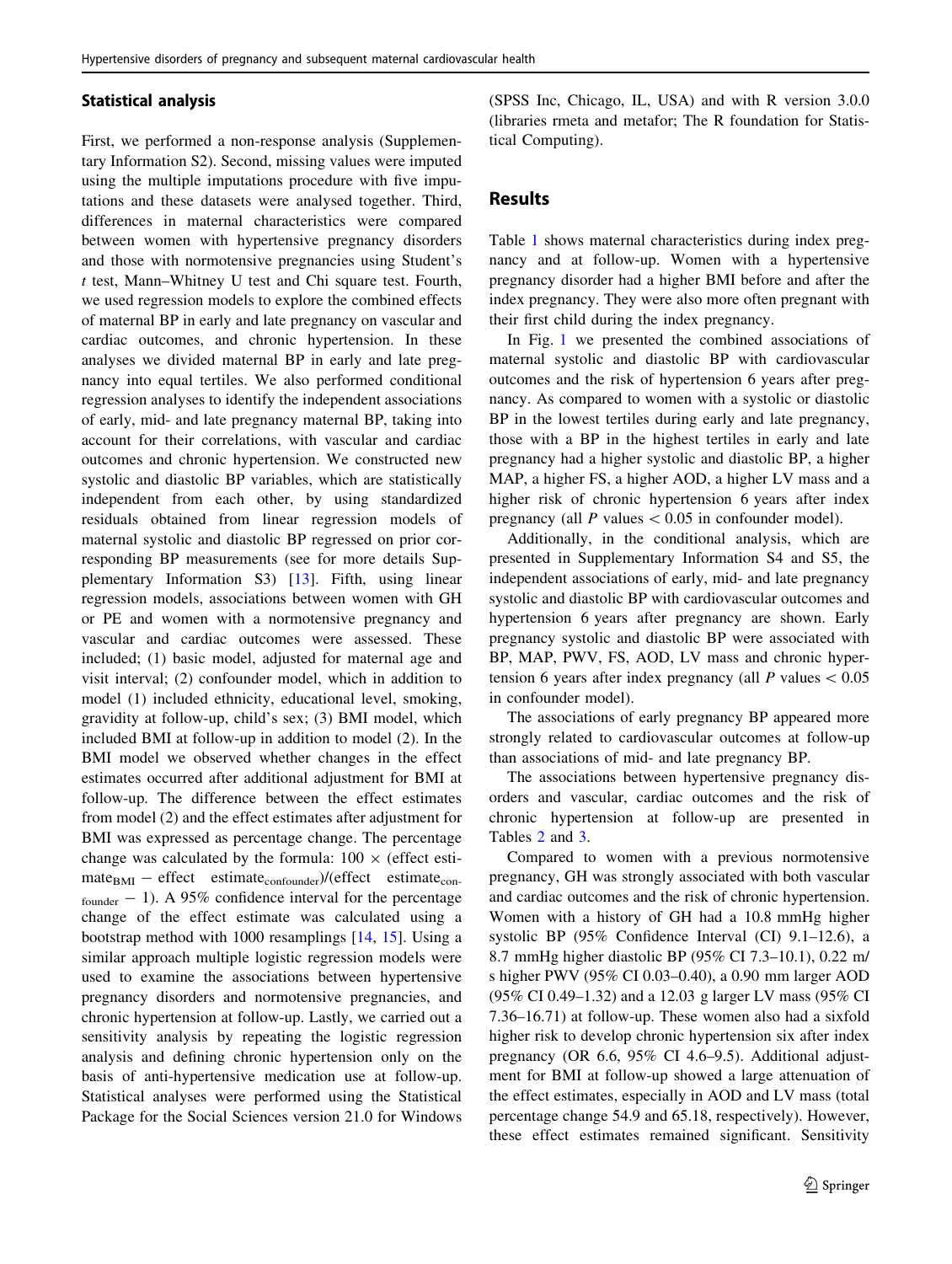|                                                              | Normotensive pregnancies<br>$(n = 4612)$ | GH<br>$(n = 205)$        | PE<br>$(n = 95)$           |
|--------------------------------------------------------------|------------------------------------------|--------------------------|----------------------------|
| Maternal characteristics (pregnancy)                         |                                          |                          |                            |
| Age at intake (years)                                        | 30.3(5.1)                                | 30.7(4.9)                | 29.6 (5.3)                 |
| Height (cm)                                                  | 167(7.5)                                 | 168 $(7.3)^a$            | 166 $(7.5)^c$              |
| Pre-pregnancy Body Mass Index ( $\text{kg/m}^2$ )            | $22.7(18.8-31.6)$                        | $25.2$ $(19.9-38.1)^a$   | 24.2 $(19.2 - 38.9)^b$     |
| Education, Higher (%)                                        | 42.5                                     | 44.9                     | $32.6^b$                   |
| Ethnicity, European (%)                                      | 58.3                                     | 74.6 <sup>a</sup>        | 55.8 <sup>c</sup>          |
| Gravidity at intake, Primigravida (%)                        | 46.5                                     | $64.4^{\rm a}$           | $69.5^{b}$                 |
| Smoking during pregnancy $(\%)$                              | 23.7                                     | 28.3                     | $20.0^\circ$               |
| Early pregnancy blood pressure (mmHg)                        |                                          |                          |                            |
| Systolic (mmHg)                                              | 115(12)                                  | $125 (13)^{a}$           | 121 $(14)^{b,c}$           |
| Diastolic (mmHg)                                             | 68 (9)                                   | 76 $(11)^a$              | 74 $(10)^{b}$              |
| Mid-pregnancy blood pressure (mmHg)                          |                                          |                          |                            |
| Systolic (mmHg)                                              | 116(12)                                  | $127 (13)^{a}$           | 122 $(14)^{b,c}$           |
| Diastolic (mmHg)                                             | 67(9)                                    | 76 $(10)^a$              | 75 $(90)^{b}$              |
| Late pregnancy blood pressure (mmHg)                         |                                          |                          |                            |
| Systolic (mmHg)                                              | 118(12)                                  | $130(13)^{a}$            | 128 $(12)^{b}$             |
| Diastolic (mmHg)                                             | 69(9)                                    | 79 $(9)^{a}$             | 79 $(10)^{b}$              |
| <b>Birth characteristics</b>                                 |                                          |                          |                            |
| Gestational age birth (weeks)                                | $40.1(37.1-42.1)$                        | $40.0(37.1 - 42.0)$      | 38.3 $(31.2 - 41.1)^{b,c}$ |
| Birth weight (g)                                             | 3438.6 (532.3)                           | 3375.4 (593.6)           | 2823.2 $(833.2)^{b,c}$     |
| Male sex $(\%)$                                              | 50.2                                     | 47.8                     | 45.3                       |
| Maternal characteristics (follow-up)                         |                                          |                          |                            |
| No subsequent pregnancies (%)                                | 6.9                                      | $12.2^{\rm a}$           | $16.8^{b}$                 |
| Body Mass Index $(kg/m2)$                                    | 24.6 (19.7-35.2)                         | $27.6$ $(21.2 - 43.4)^a$ | 27.5 $(20.0-43.8)^{b}$     |
| Systolic blood pressure (mmHg)                               | 119(12)                                  | 130 $(18)^a$             | 126 $(15)^{b}$             |
| Diastolic blood pressure (mmHg)                              | 70(10)                                   | 79 $(13)^a$              | 78 $(12)^{b}$              |
| Mean arterial pressure (mmHg)                                | $85(73-104)$                             | 94 $(78-125)^a$          | 92 $(74-118)^{b}$          |
| Pulse wave velocity (m/s)                                    | 7.6(1.1)                                 | 7.8 $(1.2)^a$            | 7.6(1.1)                   |
| Fractional shortening $(\%)$                                 | 36.9(4.9)                                | 37.5(4.7)                | 37.3 (5.4)                 |
| Aortic root diameter (mm)                                    | 27.7(2.8)                                | 28.7 $(2.9)^a$           | $27.9(3.0)^{\circ}$        |
| Left ventricular mass $(g)$                                  | 130.0(30.9)                              | 143.1 $(34.6)^a$         | $133.0 (33.3)^{\circ}$     |
| End diastolic left ventricular diameter (mm)                 | 48.3 (4.0)                               | 49.5 $(4.1)^a$           | 48.7 $(4.4)^c$             |
| End diastolic left ventricular posterior wall thickness (mm) | 8.0(1.0)                                 | 8.4 $(1.4)^a$            | 8.1(1.4)                   |
| End diastolic interventricular septum thickness (mm)         | 8.1(1.3)                                 | 8.4 $(1.4)^a$            | 8.0(1.4)                   |
| Anti-hypertensive medication (%)                             | $1.2\,$                                  | $6.3^{\mathrm{a}}$       | $6.3^b$                    |
| Hypertension $(\%)^d$                                        | 4.9                                      | $23.4^{a}$               | $17.9^{b}$                 |

<span id="page-3-0"></span>Table 1 Baseline characteristics by hypertensive pregnancy disorder  $(N = 4912)$ 

Values represent means (SD), medians (90% range), or percentages. Measurements were performed in early pregnancy (median 13.2 weeks gestation, 90% range [10.6–16.9]), mid-pregnancy (median 20.5 weeks gestation, 90% range [19.1–22.4]) and late pregnancy (median 30.2 weeks gestation, 90% range [29.1–31.9]) and 6 years after delivery (90% range 5.7–7.2 years)

Differences in subject characteristics between groups were assessed using Student's t test or Mann–Whitney U test for continuous variables and Chi square test for proportions

<sup>a</sup>Normotensive pregnancies versus GH with P value  $< 0.05$ 

<sup>b</sup>Normotensive pregnancies versus PE with P value  $< 0.05$ 

<sup>c</sup>GH versus PE with *P* value  $< 0.05$ 

<sup>d</sup>Defined as women using anti-hypertensive medication and/or having, in two subsequent readings, a systolic or diastolic blood pressure above 140 or 90 mmHg, respectively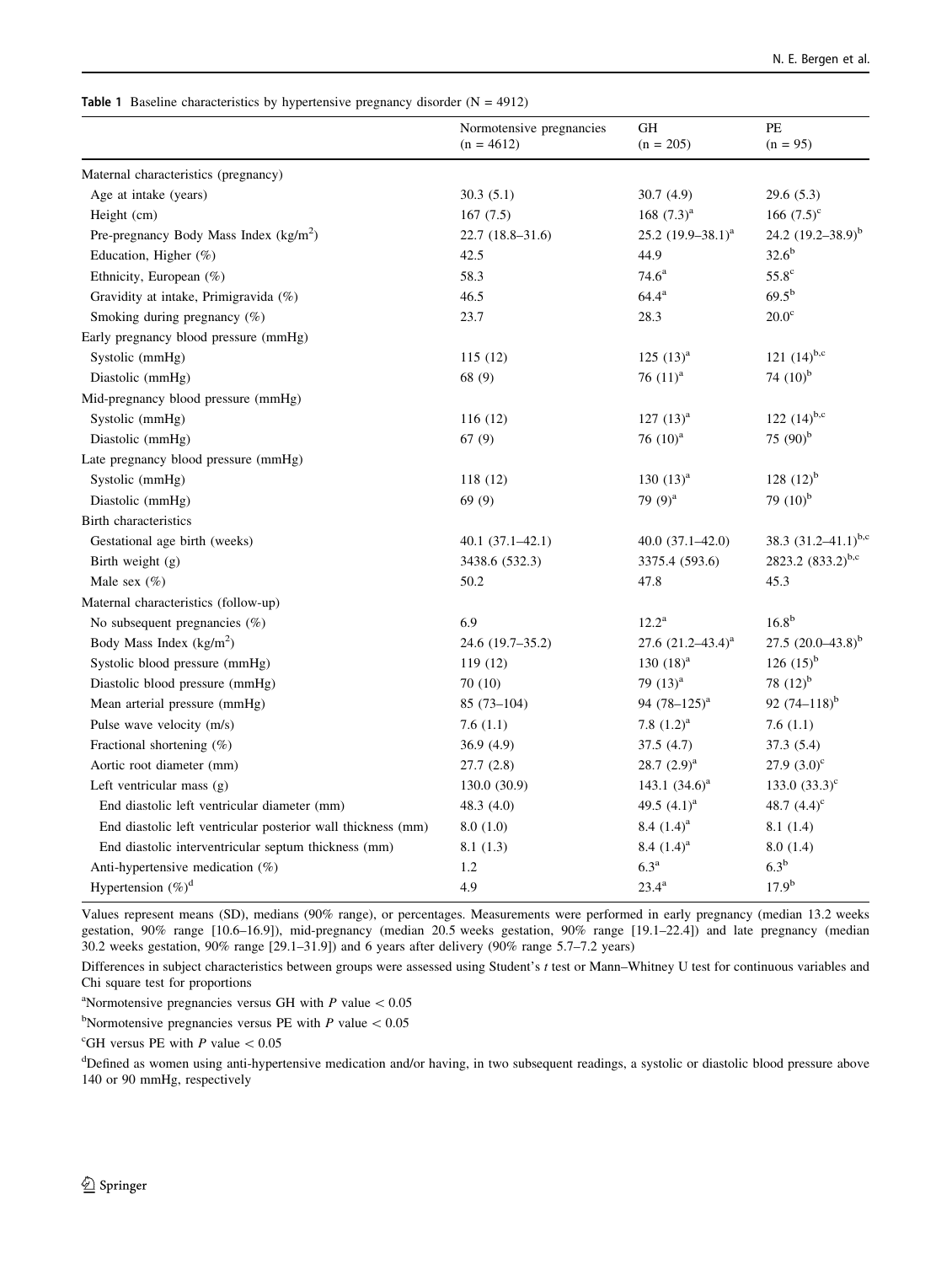<span id="page-4-0"></span>

Fig. 1 Combined associations of maternal early and late pregnancy blood pressure measures with cardiovascular outcomes (a–c) and the risk of hypertension (d) 6 years after pregnancy ( $n = 3551$ ). Effect estimates or odds ratios (95% Confidence Interval) are from multivariable linear or logistic regression models, respectively. Results are from multiple imputed data. Women using anti-hypertensive medication at follow-up are excluded from regression analysis

analyses, in which chronic hypertension was defined only on the basis of anti-hypertensive medication use at followup, showed similar results (Supplementary Information S6). Compared to women with a previous normotensive pregnancy, women with a history of PE had higher systolic and diastolic BP at follow-up (6.3 mmHg; 95% CI 3.9–8.8, and 6.8 mmHg; 95% CI 4.8–8.8, respectively). A history of PE was associated with a higher risk of chronic hypertension at follow-up (OR 4.5, 95% CI 2.6–7.8). Additional adjustment for BMI at follow-up showed that these associations attenuated by approximately 25%. Sensitivity analyses, in which chronic hypertension was defined only on the basis of anti-hypertensive medication use at followup, showed similar results (Supplementary Information S6). Cardiac outcomes were not associated with PE.

with cardiovascular outcomes  $(a,b,c)$  (n = 52). Hypertension (d) is defined as women using anti-hypertensive medication at follow-up and/or having, in two subsequent blood pressure readings, a systolic or diastolic blood pressure above 140 or 90 mmHg, respectively. Models are adjusted for maternal age at intake, visit interval, ethnicity, educational level, smoking, subsequent pregnancies between index and follow-up, and child's sex

# **Discussion**

### Main findings

Women with a history of hypertensive pregnancy disorders exhibit a more unfavourable cardiovascular health after pregnancy compared to women with a previous normotensive pregnancy. Already 6 years after index pregnancy the prevalence of chronic hypertension shows an increased risk in both women with a history of GH or PE. The results further demonstrate that especially early pregnancy BP is strongly associated with the diagnosis chronic hypertension 6 years after pregnancy. Even though these results are strongly influenced by BMI at follow-up, effect estimates remained significant.

#### Strengths and limitations

Strengths are the prospective data collection and large sample size. Complete information on pregnancies and pregnancy disorders that occurred in the years after the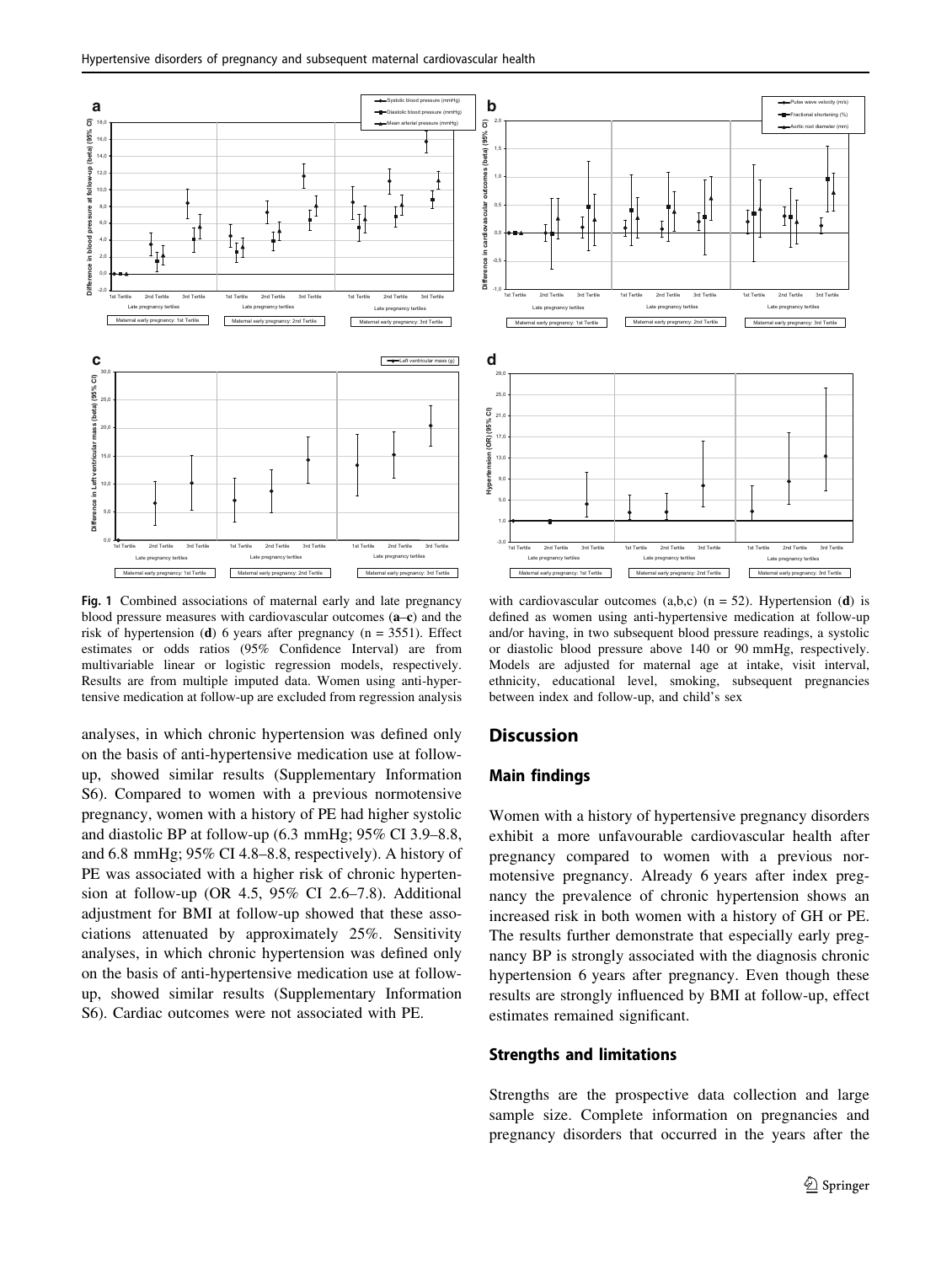| Outcome                         | Normotensive            | <b>GH</b>                        |                                                 | PE                              |                                                 |  |
|---------------------------------|-------------------------|----------------------------------|-------------------------------------------------|---------------------------------|-------------------------------------------------|--|
|                                 | pregnancy<br>$n = 4556$ | $n = 192$<br>Difference (95% CI) | % Change (95% CI)                               | $n = 89$<br>Difference (95% CI) | % Change (95% CI)                               |  |
| Systolic blood pressure (mmHg)  |                         |                                  |                                                 |                                 |                                                 |  |
| Basic model                     | Reference               | $10.9(9.1, 12.7)$ **             |                                                 | $6.4(3.9, 8.9)$ **              |                                                 |  |
| Confounder model                | Reference               | $10.8$ (9.1, 12.6)**             |                                                 | $6.3(3.9, 8.8)$ **              |                                                 |  |
| <b>BMI</b> model                | Reference               | $8.6(6.8, 10.3)$ **              | $-21.22$ (-24.57, -18.29)**                     | 4.4 $(2.0, 6.8)$ **             | $-28.90(-38.89,$<br>$-21.30$ <sup>**</sup>      |  |
| Diastolic blood pressure (mmHg) |                         |                                  |                                                 |                                 |                                                 |  |
| Basic model                     | Reference               | 8.4 $(7.0, 9.8)$ **              |                                                 | 6.9 (4.9, 8.9)**                |                                                 |  |
| Confounder model                | Reference               | $8.7(7.3, 10.1)$ **              |                                                 | 6.8 $(4.8, 8.8)$ **             |                                                 |  |
| <b>BMI</b> model                | Reference               | $6.7(5.4, 8.1)$ **               | $-22.48$ ( $-25.40$ , $-19.44$ )**              | $5.1 (3.3, 7.0)$ **             | $-23.08$ ( $-29.78$ )<br>$-17.59$ <sup>**</sup> |  |
| Mean arterial pressure (mmHg)   |                         |                                  |                                                 |                                 |                                                 |  |
| Basic model                     | Reference               | 9.2 (7.8, 10.6)**                |                                                 | $6.7$ (4.7, 8.7)**              |                                                 |  |
| Confounder model                | Reference               | $9.4(8.0, 10.8)$ **              |                                                 | $6.6$ (4.6, 8.6)**              |                                                 |  |
| <b>BMI</b> model                | Reference               | $7.3(6.0, 8.7)$ **               | $-21.99$ ( $-24.96$ , $-19.18$ )**              | 4.9 (3.0, 6.8)**                | $-24.94(-31.88,$<br>$-18.97$ <sup>**</sup>      |  |
| Pulse wave velocity (m/s)       |                         |                                  |                                                 |                                 |                                                 |  |
| Basic model                     | Reference               | $0.20$ $(0.01, 0.39)$ *          |                                                 | $0.04$ (- 0.22, 0.30)           |                                                 |  |
| Confounder model                | Reference               | $0.22$ $(0.03, 0.40)$ *          |                                                 | $0.04$ (- 0.23, 0.30)           |                                                 |  |
| <b>BMI</b> model                | Reference               | $0.20(0.01, 0.38)$ *             | $-7.98$ (-19.19, -1.04)*                        | $0.02$ (- 0.24, 0.29)           | <b>NA</b>                                       |  |
| Fractional shortening (%)       |                         |                                  |                                                 |                                 |                                                 |  |
| Basic model                     | Reference               | $0.36$ (- 0.38, 1.09)            |                                                 | $0.22$ (- 0.85, 1.28)           |                                                 |  |
| Confounder model                | Reference               | $0.37 (-0.37, 1.11)$             |                                                 | $0.19$ (- 0.87, 1.26)           |                                                 |  |
| <b>BMI</b> model                | Reference               | $0.25$ (- 0.49, 0.99)            | NA                                              | $0.07$ (-1.00, 1.14)            | <b>NA</b>                                       |  |
| Aortic root diameter (mm)       |                         |                                  |                                                 |                                 |                                                 |  |
| Basic model                     | Reference               | $1.01$ $(0.59, 1.43)$ **         |                                                 | $0.24 (-0.37, 0.85)$            |                                                 |  |
| Confounder model                | Reference               | $0.90(0.49, 1.32)$ **            |                                                 | $0.26$ (- 0.34, 0.87)           |                                                 |  |
| <b>BMI</b> model                | Reference               | $0.46$ $(0.05, 0.87)$ *          | $-54.9$ ( $-70.75$ , $-44.29$ )**               | $-0.10$ ( $-0.69, 0.50$ )       | <b>NA</b>                                       |  |
| Left ventricular mass (g)       |                         |                                  |                                                 |                                 |                                                 |  |
| Basic model                     | Reference               | 13.29 (8.59, 17.98)**            |                                                 | $3.46$ (- 3.39, 10.31)          |                                                 |  |
| Confounder model                | Reference               | $12.03$ (7.36, 16.71)**          |                                                 | $3.93 (- 2.89, 10.75)$          |                                                 |  |
| <b>BMI</b> model                | Reference               | 4.77 $(0.45, 9.10)^*$            | $-65.18$ (-78.08, -55.65)** -3.15 (-9.43, 3.13) |                                 | <b>NA</b>                                       |  |

<span id="page-5-0"></span>Table 2 Associations of hypertensive pregnancy disorders with cardiovascular outcomes measured 6 years after pregnancy (n = 4837)

Values are regression coefficients or % change (95% CI) and are based on linear regression models. % change represents the change in effect estimates after adjustment for BMI at follow-up with corresponding 95% CI. Estimates are from multiple imputed data

Basic model Adjusted for maternal age at intake and visit interval; Confounder model basic model and additionally adjusted for ethnicity, educational level, smoking, subsequent pregnancies between index and follow-up, and child's sex; BMI model confounder model and additionally adjusted for BMI at follow-up

Women using anti-hypertensive medication at follow-up were excluded from these analyses  $(n = 75)$ 

 $*P < 0.05; **P < 0.01$ 

index pregnancy was not available. Instead we used gravidity at follow-up to account for pregnancies in between the index pregnancy and the follow-up measurement after 6 years. BP at study intake during pregnancy was higher in women with a history of GH than in women remaining normotensive throughout pregnancy. Pregnancy is associated with a physiologic decrease of BP which might suggest that non-random misclassification of the diagnosis chronic hypertension occurred in our study. Nevertheless, we think this is unlikely because information on chronic hypertension was cross-checked between multiple sources (maternal questionnaire in pregnancy and information from the original medical records and the Dutch obstetric database). Finally, we are aware of the fact that our approach to define chronic hypertension at follow-up might be suboptimal as 1) we defined chronic hypertension based upon BP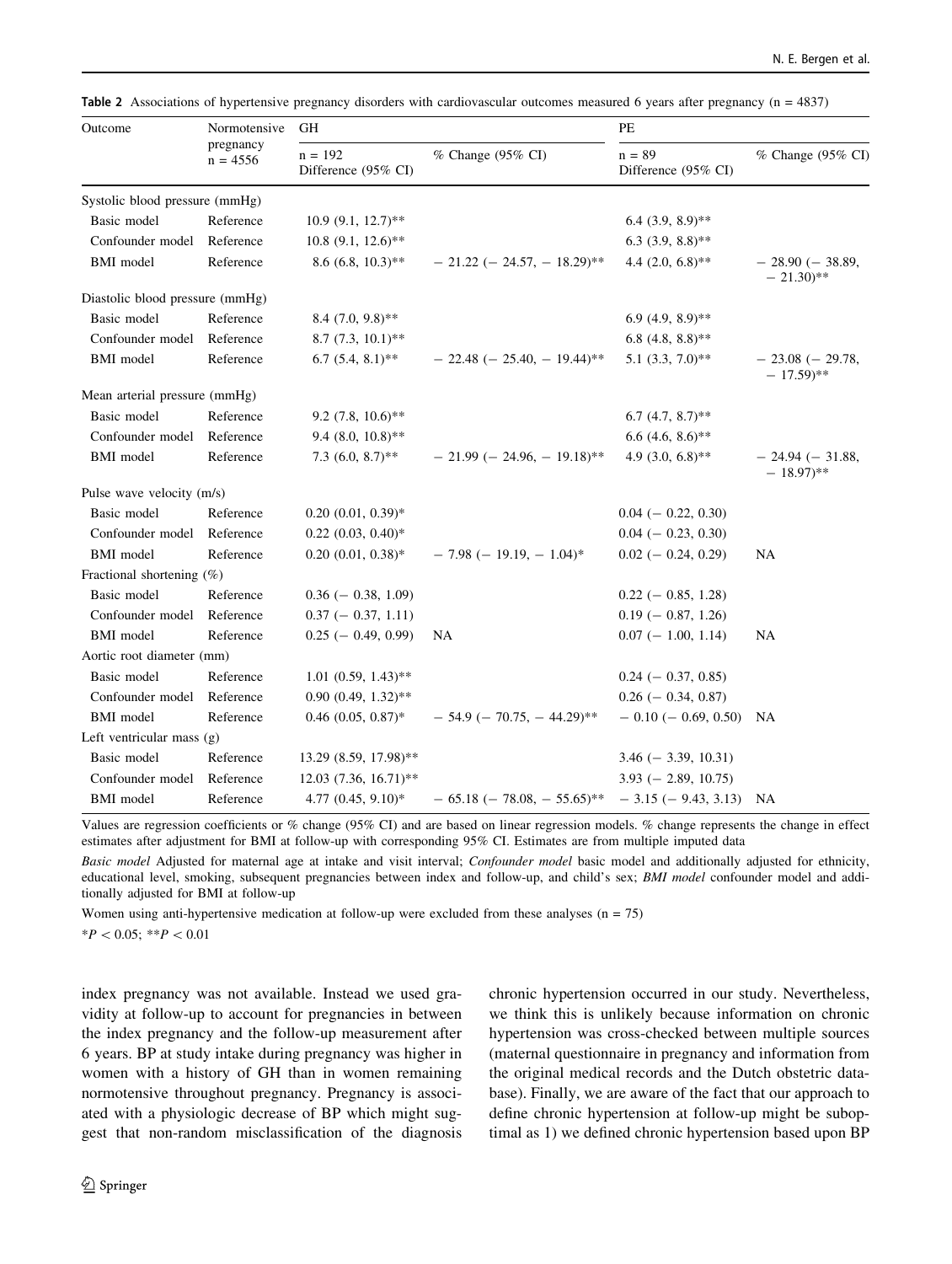| Outcome                   |             | Normotensive<br>pregnancy |            |    | <b>GH</b> |                                                |                                      | PE |      |                                               |                                      |
|---------------------------|-------------|---------------------------|------------|----|-----------|------------------------------------------------|--------------------------------------|----|------|-----------------------------------------------|--------------------------------------|
|                           | $\mathbf n$ | $\%$                      | $n = 4612$ | n  | $\%$      | $n = 205$<br>Odds ratio<br>$(95\% \text{ CI})$ | $%$ Change<br>$(95\% \text{ CI})$    | n  | $\%$ | $n = 95$<br>Odds ratio<br>$(95\% \text{ CI})$ | $%$ Change<br>$(95\% \text{ CI})$    |
| Hypertension <sup>a</sup> | 228         | 4.9                       |            | 48 | 23.4      |                                                |                                      | 17 | 17.9 |                                               |                                      |
| Basic model               |             |                           | Reference  |    |           | 5.8 $(4.1-8.3)$ **                             |                                      |    |      | 4.4 $(2.6 - 7.6)$ **                          |                                      |
| Confounder<br>model       |             |                           | Reference  |    |           | $6.6 (4.6 - 9.5)$ **                           |                                      |    |      | 4.5 $(2.6 - 7.8)$ **                          |                                      |
| <b>BMI</b> model          |             |                           | Reference  |    |           | $4.7(3.2-6.9)$ ** $-34.15$                     | $(-38.57,$<br>$-29.83$ <sup>**</sup> |    |      | $3.5 (1.9-6.2)$ <sup>**</sup> $- 28.66$       | $(-37.18,$<br>$-20.48$ <sup>**</sup> |

<span id="page-6-0"></span>

|  |  |  |  | Table 3 Associations of hypertensive pregnancy disorders with the risk of hypertension 6 years after pregnancy ( $n = 4912$ ) |  |  |
|--|--|--|--|-------------------------------------------------------------------------------------------------------------------------------|--|--|
|--|--|--|--|-------------------------------------------------------------------------------------------------------------------------------|--|--|

Values are odds ratios or % change in odds ratio (95% CI) and are based on logistic regression models. % change represents the change in odds ratios after adjustment for BMI at follow-up with corresponding 95% CI. Estimates are from multiple imputed data

Basic model Adjusted for maternal age at intake and visit interval; Confounder model basic model and additionally adjusted for ethnicity, educational level, smoking, subsequent pregnancies between index and follow-up, and child's sex; BMI model confounder model and additionally adjusted for BMI at follow-up

 $*P < 0.05;$   $**P < 0.01$ 

<sup>a</sup>Defined as women using anti-hypertensive medication at follow-up and/or having, in two subsequent readings, a systolic or diastolic blood pressure above 140 or 90 mmHg, respectively

measurements at one point in time at the 6 years follow-up visit (i.e. transient hypertension) and 2) international guidelines recommend that ambulatory BP monitoring should be used to define or confirm clinical diagnosis of hypertension because of prevalence of white coat hypertension. Transient hypertension is an established risk factor (i.e. early form) of chronic hypertension  $[16, 17]$  $[16, 17]$  $[16, 17]$  $[16, 17]$ . Unfortunately, ambulatory BP monitoring was not available. Besides, BP was measured in a research setting by trained research assistants wearing normal clothing (i.e. no white coats). We also performed a sensitivity analyses in which we labelled women as chronic hypertensive, only if they used BP medication at follow-up. These analyses showed similar results (Supplementary Material S6).

#### Interpretation

Studies show that hypertensive pregnancy disorders are associated with a woman's risk of CVD [[2](#page-8-0)]. This provides opportunities to identify women at risk early in their lives when it may be possible to alter their risk trajectory. It has been shown that measures of arterial stiffness and left ventricular function are increased during pregnancy among women with hypertensive pregnancy disorders [[18,](#page-8-0) [19](#page-8-0)]. Arterial stiffness and left ventricular function are thought to be independent predictors of chronic hypertension and CVD. Also aortic root dilatation may be secondary to hypertension [[18,](#page-8-0) [20,](#page-8-0) [21\]](#page-8-0). Franz et al. [[22\]](#page-8-0) showed differences in PWV after index pregnancy among former early, but not late, onset PE women. Likewise, GhosseinDoha et al. [\[23](#page-8-0)] showed increased left ventricular mass indices and decreased cardiac diastolic function among a population of mainly severe (early onset) PE postpartum as proxy for hypertension. We observed increased PWV 6 years after index pregnancy among women with a history of GH. Similarly, women with a history of GH had an increased LV mass, a larger AOD, a higher BP and a higher risk of chronic hypertension. Interestingly, no differences were seen when comparing these cardiovascular measurements between women with PE and normotensive women, with the exception of an increased risk of chronic hypertension. Regrettably, GH has only rarely been included in postpartum research and despite evidence that differences in CVD risk exist between women with severe early-onset PE, mild late-onset PE and GH, most studies do not differentiate between the subgroups of hypertensive pregnancy disorders. One large longitudinal study which differentiated between (mild) PE and GH found that both GH and PE were associated with greater CVD risk factors. However after controlling for various confounders, results for PE were not significant anymore [\[24](#page-8-0)]. In a study by Wikström et al.  $[25]$  $[25]$  the risk of developing ischaemic heart disease was higher in women with severe PE compared with GH and mild PE [[25,](#page-8-0) [26\]](#page-8-0). This was similar to results reported by Lykke et al. [\[27](#page-8-0)]. Women with mild PE had a four-fold higher risk of chronic hypertension. However, this risk increased up to sixfold in women with a history of GH and severe PE, respectively [[25–27\]](#page-8-0). Similar patterns in mean BP, usage of anti-hypertensive medication and chronic hypertension were reported by Verbeek et al. [[26\]](#page-8-0)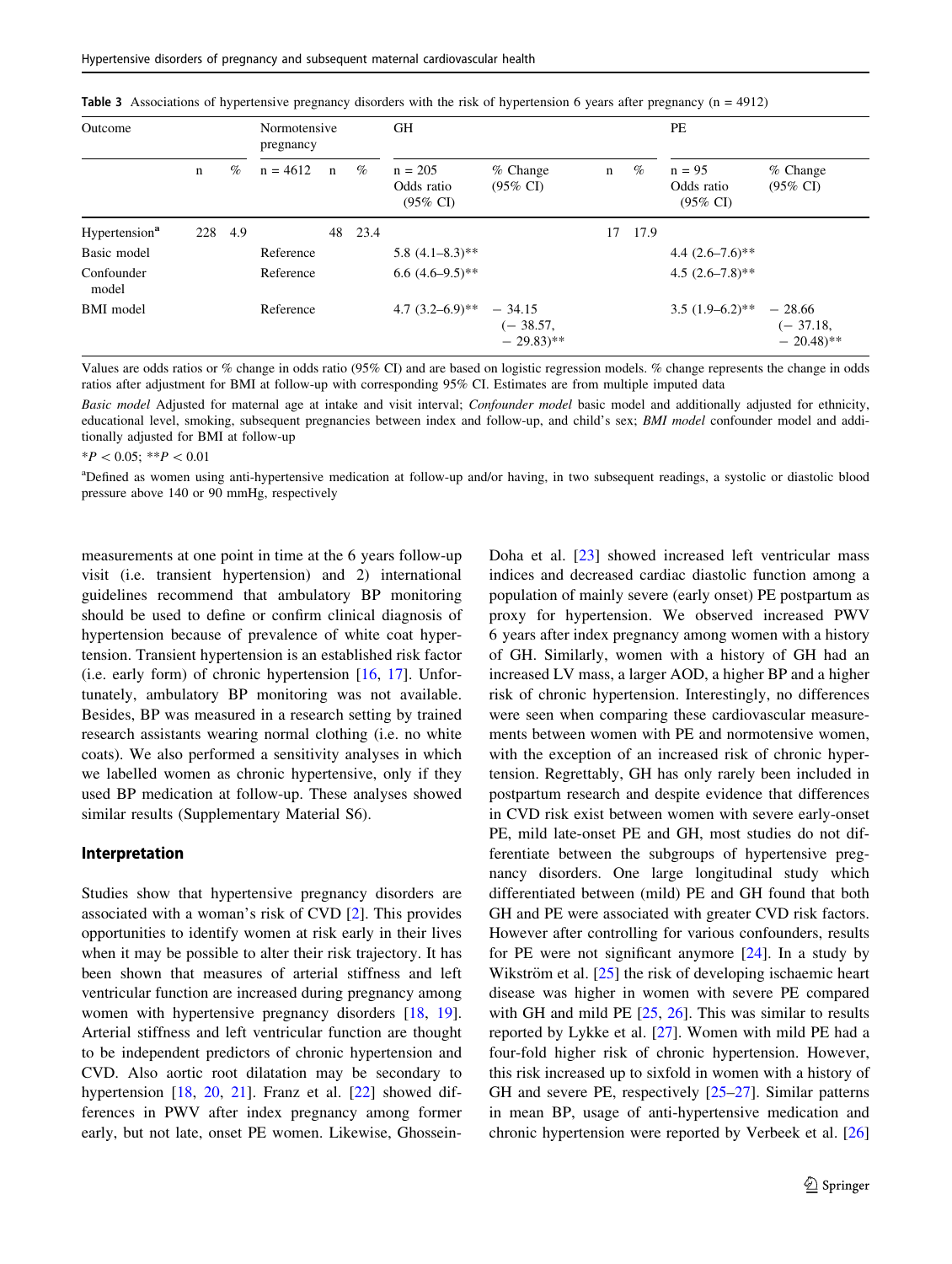with the highest incidence of chronic hypertension in severe PE followed by GH and finally mild PE. In our study the majority of preeclamptic women had mild PE (92%) with only eight women suffering from severe PE. These results strengthen our findings on GH showing that not only severe PE women exhibit an increased risk of CVD but also that women with GH are at increased risk of an adverse cardiovascular health profile after pregnancy. However, the results could also indicate that, for women with GH, this phenotype already existed prior to the index pregnancy. Women with GH should in either case not be excluded from (secondary) preventive interventions. A meta-analysis found that lifestyle interventions may alter cardiovascular risk after a history of PE up to 13% with relatively simple intervention measures [[28](#page-8-0)]. These may include exercise, dietary counseling and support for smoking cessation assistance.

Causal pathways relating hypertensive pregnancy disorders to chronic hypertension and CVD are unclear. One hypothesis focuses on common risk factors including among others obesity, chronic hypertension and genetic constitution [[29\]](#page-8-0). Both PE and atherosclerosis arise from vascular inflammation with endothelial dysfunction. It has been also been hypothesized that hypertensive pregnancy disorders worsen pre-existing subclinical CVD risk factors already present before index pregnancy or even induce de novo risk [\[29](#page-8-0)]. A large population-based study showed that most CVD risk factors remain higher after PE following adjustment for pre-pregnancy values [\[30\]](#page-8-0). It is possible that products of the dysfunctional placenta in PE could permanently compromise maternal cardiovasculature [\[28](#page-8-0)]. A study demonstrated that increased sensitivity to infused Angiotensin II exists in the postpartum state in women with a history of new-onset hypertension in pregnancy and that this increased sensitivity to Angiotensin II is present in the vasculature and in the adrenal glands, with a suggestion of sFlt-1 responsiveness.[[31\]](#page-8-0) This study also showed that women with a history of new-onset hypertension in pregnancy were unable to modulate a response to infused Angiotensin II on the basis of salt intake. They suggested a dysregulation of the renin-angiotensin system.[\[31](#page-8-0)] Another study suggested persistence of left ventricular geometrical changes that herald the development of chronic hypertension [[23\]](#page-8-0). In our study we observed significant associations regarding early pregnancy BP and all cardiac and vascular outcomes and the risk of chronic hypertension. Also the combined associations of maternal BP during early and late pregnancy were consistently associated with vascular, cardiac and hypertensive outcomes at follow-up. These findings may corroborate those of prior research supporting the theory that hypertensive pregnancy disorders share pathophysiology already programmed before the challenge of pregnancy that ultimately leads to CVD. However, they

also cannot reject the hypothesis that hypertensive pregnancy disorders may cause permanent vascular damage thereby contributing to CVD risk.

# Conclusions

Hypertensive pregnancy disorders are associated with an adverse cardiovascular health profile and an increased risk of chronic hypertension 6 years after the index pregnancy. It is important to assess both GH and PE when assessing chronic hypertension and CVD risks. Women with GH and PE may be offered long-term cardiovascular follow-up incorporated in CVD risk management guidelines. BP profiles measured from early pregnancy onwards might help to further distinguish women at risk of future chronic hypertension and CVD.

Acknowledgements The Generation R Study is conducted by the Erasmus Medical Centre in close collaboration with the School of Law and Faculty of Social Sciences of the Erasmus University Rotterdam, the Municipal Health Service Rotterdam area, Rotterdam, the Rotterdam Homecare Foundation, Rotterdam and the Stichting Trombosedienst & Artsenlaboratorium Rijnmond (STAR-MDC), Rotterdam. We gratefully acknowledge the contribution of children and parents, general practitioners, hospitals, midwives and pharmacies in Rotterdam.

Authors' contributions NB, SS, JRH, EAS contributed to the conception and design, acquisition of data, analyses and interpretation of the data, drafted the article, revised it critically for important intellectual content and gave final approval of the version to be published. VJ, JRL contributed to the conception and design and acquisition of data, revised it critically for important intellectual content and gave final approval of the version to be published.

Funding The general design of Generation R Study is made possible by financial support from the Erasmus MC, the Erasmus University Rotterdam, the Netherlands Organization for Health Research and Development, the Netherlands Organisation for Scientific Research, the Ministry of Health, Welfare and Sport and the Ministry of Youth and Families. V.W.V.J. Jaddoe received additional grants from the Netherlands Organization for Health Research and Development (VIDI 016.136.361) and a Consolidator Grant from the European Research Counsil (ERC-2014-CoG-64916).

#### Compliance with ethical standards

Conflict of interest The authors declare that they have no conflicts of interest.

Human and animal rights All procedures performed were in accordance with the ethical standards of the institutional and/or national research committee and with 1964 Declaration of Helsinki and its later amendments.

Informed consent Informed consent was obtained from all individual participants included in the study.